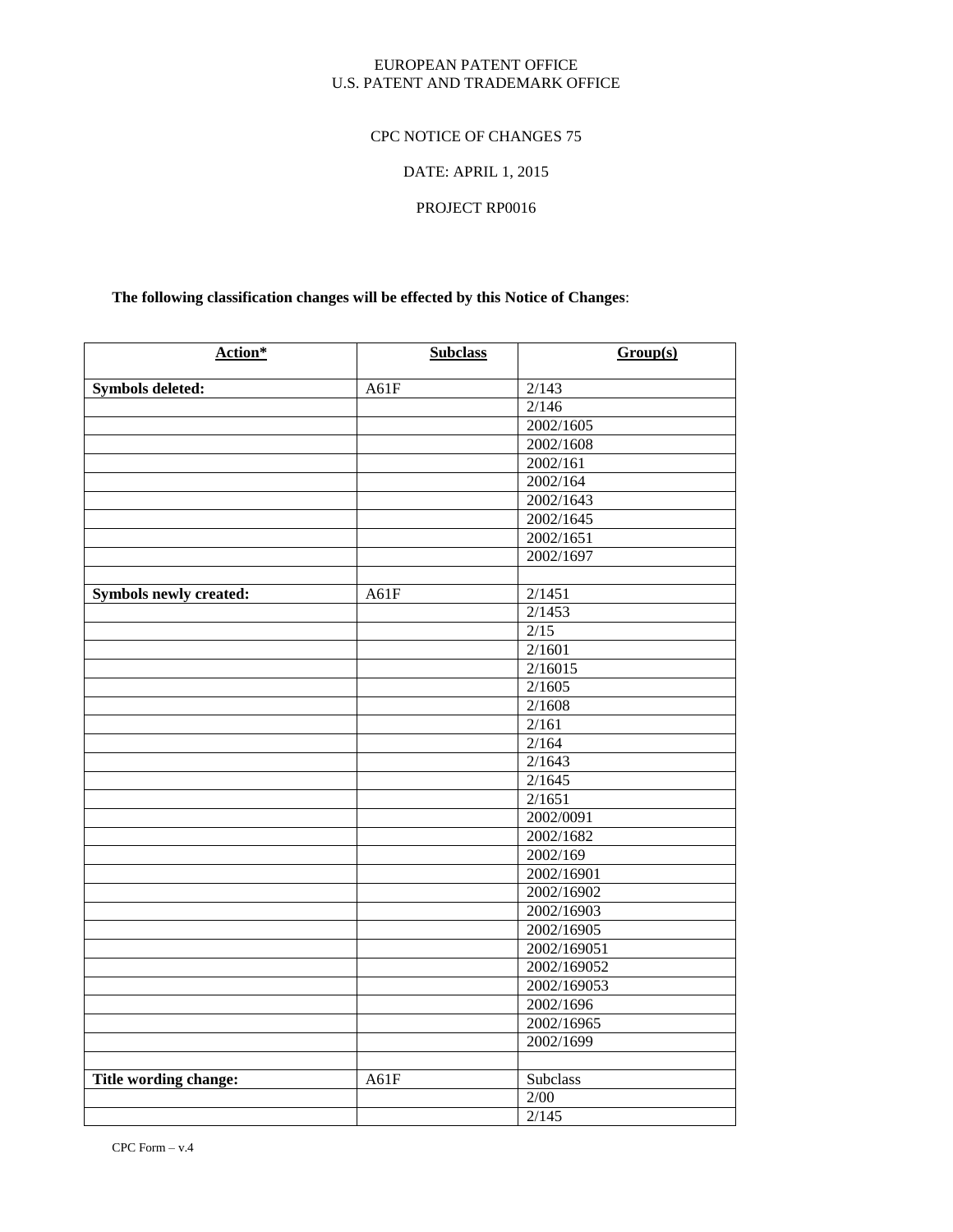## DATE: APRIL 1, 2015

## PROJECT RP0016

| Action*                             | <b>Subclass</b> | Group(s)  |
|-------------------------------------|-----------------|-----------|
|                                     |                 |           |
|                                     |                 | 2/1602    |
|                                     |                 | 2/1613    |
|                                     |                 | 2/1624    |
|                                     |                 | 2/1637    |
|                                     |                 | 2002/1681 |
|                                     |                 |           |
| <b>Indent change:</b>               | A61F            | 2/148     |
|                                     |                 |           |
| <b>Scheme Warning Notices to be</b> | A61F            | 2/145     |
| added/modified/deleted:             |                 |           |
|                                     |                 | 2/15      |
|                                     |                 | 2/16      |
|                                     |                 | 2002/0091 |
|                                     |                 | 2002/1681 |

**No other subclasses/groups are impacted by this Notice of Changes.**

**This Notice of Changes includes the following** *[Check the ones included]:*

- 1. CLASSIFICATION SCHEME CHANGES
	- $\boxtimes$  A. New, Modified or Deleted Group(s)
	- $\boxtimes$  B. New, Modified or Deleted Warning Notice(s)
	- C. New, Modified or Deleted Note(s)
	- D. New, Modified or Deleted Guidance Heading(s)
- 2. DEFINITIONS (New or Modified) A. DEFINITIONS (Full definition template)
	- $\boxtimes$  B. DEFINITIONS (Definitions Quick Fix)
- 3.  $\boxtimes$  REVISION CONCORDANCE LIST (RCL)
- 4.  $\boxtimes$  CHANGES TO THE CPC-TO-IPC CONCORDANCE LIST (CICL)
- 5.  $\boxtimes$  CROSS-REFERENCE LIST (CRL)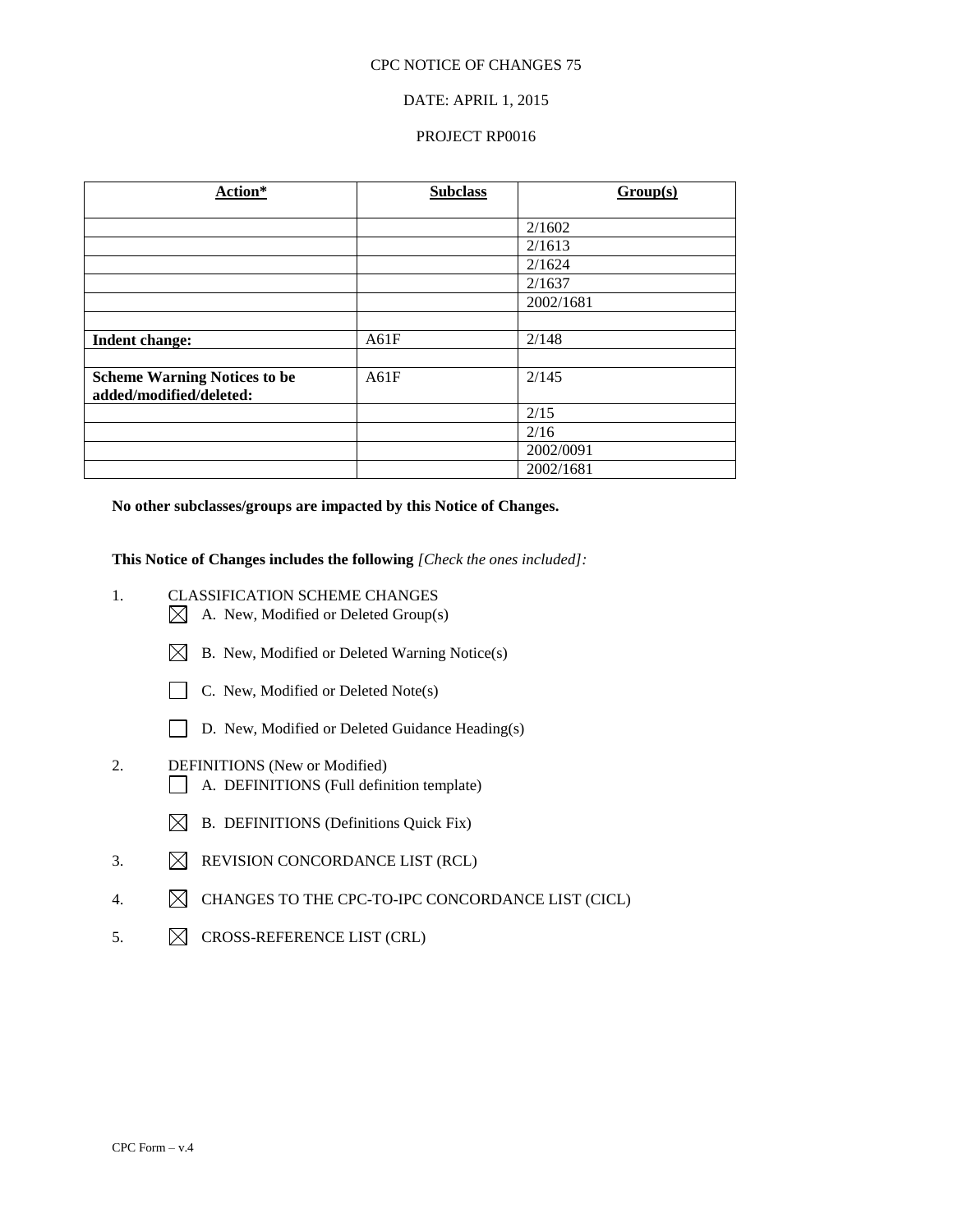## DATE: APRIL 1, 2015

#### PROJECT RP0016

## 1. CLASSIFICATION SCHEME CHANGES

### A. New, Modified or Deleted Group(s)

**SUBCLASS A61F - FILTERS IMPLANTABLE INTO BLOOD VESSELS; PROSTHESES; ORTHOPAEDIC, NURSING OR CONTRACEPTIVE DEVICES; FOMENTATION; TREATMENT OR PROTECTION OF EYES OR EARS; BANDAGES, DRESSINGS OR ABSORBENT PADS; FIRST-AID KITS**

| Type*       | <b>Symbol</b>  | <b>Indent</b>  | <b>Title</b>                                     | Transferred to <sup>#</sup> |
|-------------|----------------|----------------|--------------------------------------------------|-----------------------------|
|             |                | Level          | (new or modified)                                |                             |
|             |                | <b>Number</b>  | "CPC only" text should normally be               |                             |
|             |                | of dots        | enclosed in {curly brackets}**                   |                             |
|             |                | (e.g. 0,       |                                                  |                             |
|             |                | 1, 2)          |                                                  |                             |
| M           | A61F           |                | FILTERS IMPLANTABLE INTO                         |                             |
|             |                |                | BLOOD VESSELS; PROSTHESES;                       |                             |
|             |                |                | DEVICES PROVIDING PATENCY                        |                             |
|             |                |                | TO, OR PREVENTING                                |                             |
|             |                |                | COLLAPSING OF, TUBULAR                           |                             |
|             |                |                | STRUCTURES OF THE BODY, E.G.                     |                             |
|             |                |                | STENTS; ORTHOPAEDIC,                             |                             |
|             |                |                | NURSING OR CONTRACEPTIVE                         |                             |
|             |                |                | DEVICES; FOMENTATION;                            |                             |
|             |                |                | TREATMENT OR PROTECTION OF                       |                             |
|             |                |                | EYES OR EARS; BANDAGES,                          |                             |
|             |                |                | DRESSINGS OR ABSORBENT                           |                             |
|             |                |                | PADS; FIRST-AID KITS (dental                     |                             |
|             |                |                | prosthetics A61C)                                |                             |
| M           | A61F2/00       |                | Filters implantable into blood vessels;          |                             |
|             |                |                | Prostheses, i.e. artificial substitutes or       |                             |
|             |                |                | replacements for parts of the body;              |                             |
|             |                |                | Appliances for connecting them with              |                             |
|             |                |                | the body; Devices providing patency              |                             |
|             |                |                | to, or preventing collapsing of, tubular         |                             |
|             |                |                | structures of the body, e.g. stents (as          |                             |
|             |                |                | cosmetic articles, see the relevant              |                             |
|             |                |                | subclasses, e.g. wigs, hair pieces,              |                             |
|             |                |                | A41G 3/00, A41G 5/00, artificial nails           |                             |
|             |                |                | A45D 31/00; dental prostheses A61C               |                             |
|             |                |                | 13/00; materials for prostheses A61L             |                             |
|             |                |                | 27/00; artificial hearts A61M 1/10;              |                             |
|             |                |                | artificial kidneys A61M 1/14)                    |                             |
| U           | A61F 2002/0086 | $\overline{2}$ | {for preferentially controlling or               |                             |
|             |                |                | promoting the growth of specific types           |                             |
|             |                |                | of cells or tissues (of bone tissue onto         |                             |
|             |                |                | implantable joints A61F 2002/3093)}              |                             |
| $\mathbf C$ | A61F 2002/009  | $\overline{2}$ | {for hindering or preventing                     | A61F 2002/009, A61F         |
|             |                |                | attachment of biological tissue (of<br>2002/0091 |                             |
|             |                |                | bone tissue onto implantable joints              |                             |
|             |                |                | A61F 2002/30932) }                               |                             |
| N           | A61F 2002/0091 | 3              | { Having cellular growth inhibitors }            |                             |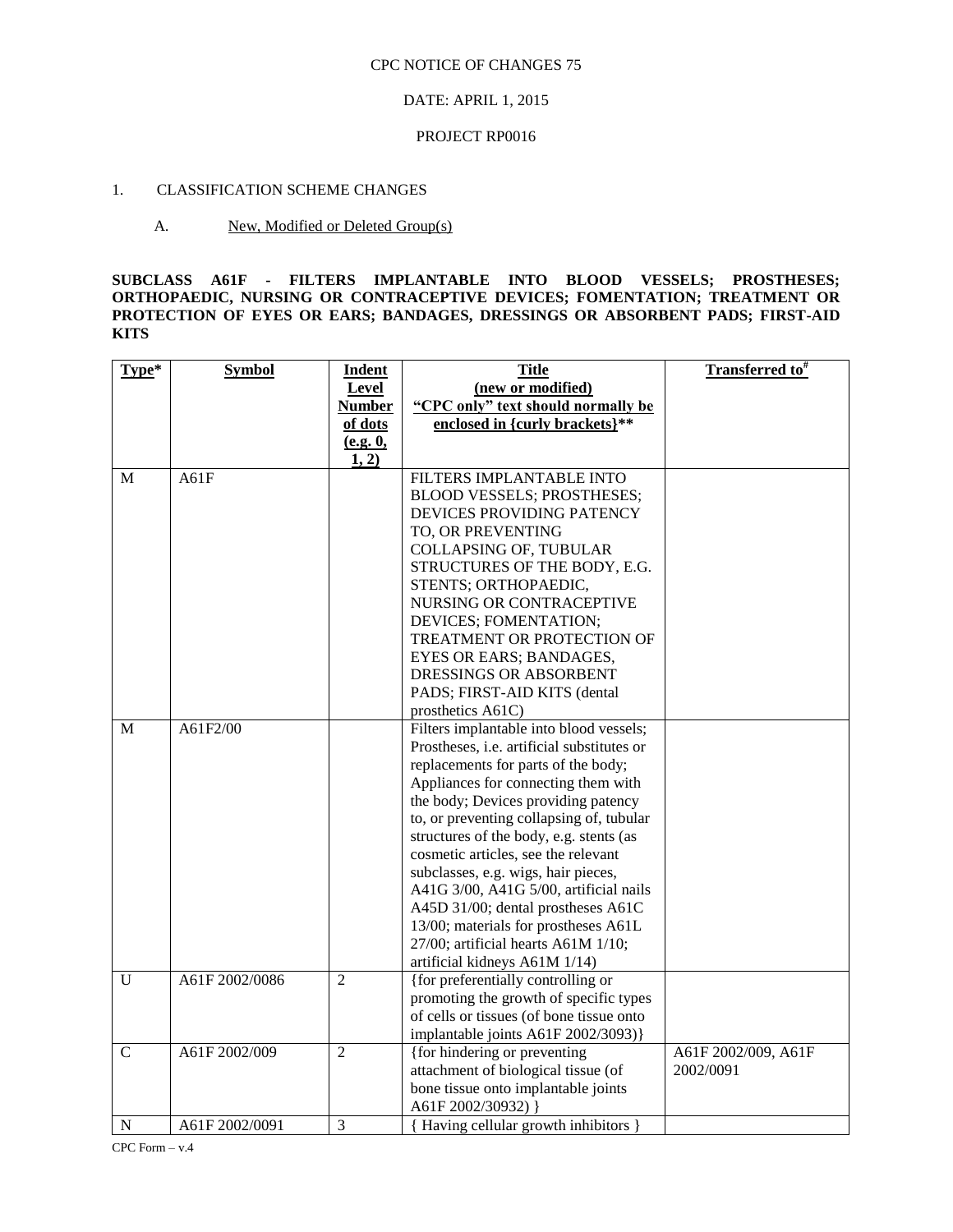# DATE: APRIL 1, 2015

# PROJECT RP0016

| Type*          | <b>Symbol</b>  | <b>Indent</b>  | <b>Title</b>                                                                                                                                                 | <b>Transferred to</b> #                                    |
|----------------|----------------|----------------|--------------------------------------------------------------------------------------------------------------------------------------------------------------|------------------------------------------------------------|
|                |                | Level          | (new or modified)                                                                                                                                            |                                                            |
|                |                | <b>Number</b>  | "CPC only" text should normally be                                                                                                                           |                                                            |
|                |                | of dots        | enclosed in {curly brackets}**                                                                                                                               |                                                            |
|                |                | (e.g. 0,       |                                                                                                                                                              |                                                            |
|                |                | 1, 2)          |                                                                                                                                                              |                                                            |
| $\mathbf C$    | A61F 2/14      | $\overline{2}$ | Eye parts, e.g. lenses, corneal implants;                                                                                                                    | A61F 2/14; A61F 2/15                                       |
|                |                |                | { Implanting instruments specially                                                                                                                           |                                                            |
|                |                |                | adapted therefor }; Artificial eyes                                                                                                                          |                                                            |
| $\mathbf U$    | A61F 2/141     | 3              | {Artificial eyes}                                                                                                                                            |                                                            |
| U              | A61F 2/142     | 3              | {Cornea, e.g. artificial corneae,                                                                                                                            |                                                            |
|                |                |                | keratoprostheses or corneal implants                                                                                                                         |                                                            |
| D              | A61F 2/143     | $\overline{4}$ | for repair of defective corneal tissue}<br>$\alpha$ < administrative transfer to A61F                                                                        | <administrative td="" to<="" transfer=""></administrative> |
|                |                |                | 2/148 >                                                                                                                                                      | A61F 2/148>                                                |
| $\mathbf C$    | A61F 2/145     | 3              | {Corneal inlays, onlays, or lenses for                                                                                                                       | A61F 2/145, A61F                                           |
|                |                |                | refractive correction}                                                                                                                                       | 2/1451, A61F 2/1453                                        |
| N              | A61F 2/1451    | $\overline{4}$ | {Inlays or onlays}                                                                                                                                           |                                                            |
| $\overline{N}$ | A61F 2/1453    | $\overline{4}$ | {Corneal lenses connected to distinct                                                                                                                        |                                                            |
|                |                |                | attachment means}                                                                                                                                            |                                                            |
| D              | A61F 2/146     | $\overline{4}$ | $<$ administrative transfer to A61F                                                                                                                          | <administrative td="" to<="" transfer=""></administrative> |
|                |                |                | 2/148 >                                                                                                                                                      | A61F 2/148>                                                |
| U              | A61F 2/147     | 3              | {Implants to be inserted in the stroma                                                                                                                       |                                                            |
|                |                |                | for refractive correction, e.g. ring-like                                                                                                                    |                                                            |
| E              | A61F 2/148     | 3              | implants}                                                                                                                                                    |                                                            |
|                |                |                | {Implantation instruments specially<br>adapted therefor}                                                                                                     |                                                            |
| ${\bf N}$      | A61F 2/15      | 3              | {Implant having one or more holes,                                                                                                                           |                                                            |
|                |                |                | e.g. for nutrient transport, for                                                                                                                             |                                                            |
|                |                |                | facilitating handling}                                                                                                                                       |                                                            |
| $\mathbf C$    | A61F 2/16      | $\overline{3}$ | Intraocular lenses                                                                                                                                           | A61F 2/16, A61F 2/1601,                                    |
|                |                |                |                                                                                                                                                              | A61F 2/16015, A61F                                         |
|                |                |                |                                                                                                                                                              | 2002/1696, A61F                                            |
|                |                |                |                                                                                                                                                              | 2002/16965                                                 |
| N              | A61F 2/1601    | $\overline{4}$ | { Lens body having features to                                                                                                                               |                                                            |
|                |                |                | facilitate aqueous fluid flow across the                                                                                                                     |                                                            |
|                |                |                | intraocular lens, e.g. for pressure                                                                                                                          |                                                            |
|                |                |                | equalization or nutrient delivery }                                                                                                                          |                                                            |
| N              | A61F 2/16015   | 4              | { Lens having spacers for providing a                                                                                                                        |                                                            |
|                |                |                | gap between the posterior capsule and                                                                                                                        |                                                            |
|                |                |                | a posterior surface of the intraocular                                                                                                                       |                                                            |
|                |                |                | lens                                                                                                                                                         |                                                            |
| M              | A61F 2/1602    | 4              | {Corrective lenses for use in addition                                                                                                                       |                                                            |
|                |                |                | to the natural lenses of the eyes or for                                                                                                                     |                                                            |
|                | A61F 2002/1605 | 5              | pseudo-phakic eyes}<br><administrative a61f<="" td="" to="" transfer=""><td><administrative td="" to<="" transfer=""></administrative></td></administrative> | <administrative td="" to<="" transfer=""></administrative> |
| D              |                |                | 2/1605 INV>                                                                                                                                                  | A61F 2/1605>                                               |
| ${\bf N}$      | A61F 2/1605    | 5              | {Anterior chamber lenses for use in                                                                                                                          |                                                            |
|                |                |                | addition to the natural lenses of the                                                                                                                        |                                                            |
|                |                |                | eyes, e.g. iris fixated, iris floating}                                                                                                                      |                                                            |
| D              | A61F 2002/1608 | 6              | <administrative a61f<="" td="" to="" transfer=""><td><administrative td="" to<="" transfer=""></administrative></td></administrative>                        | <administrative td="" to<="" transfer=""></administrative> |
|                |                |                | 2/1608 INV>                                                                                                                                                  | A61F 2/1608>                                               |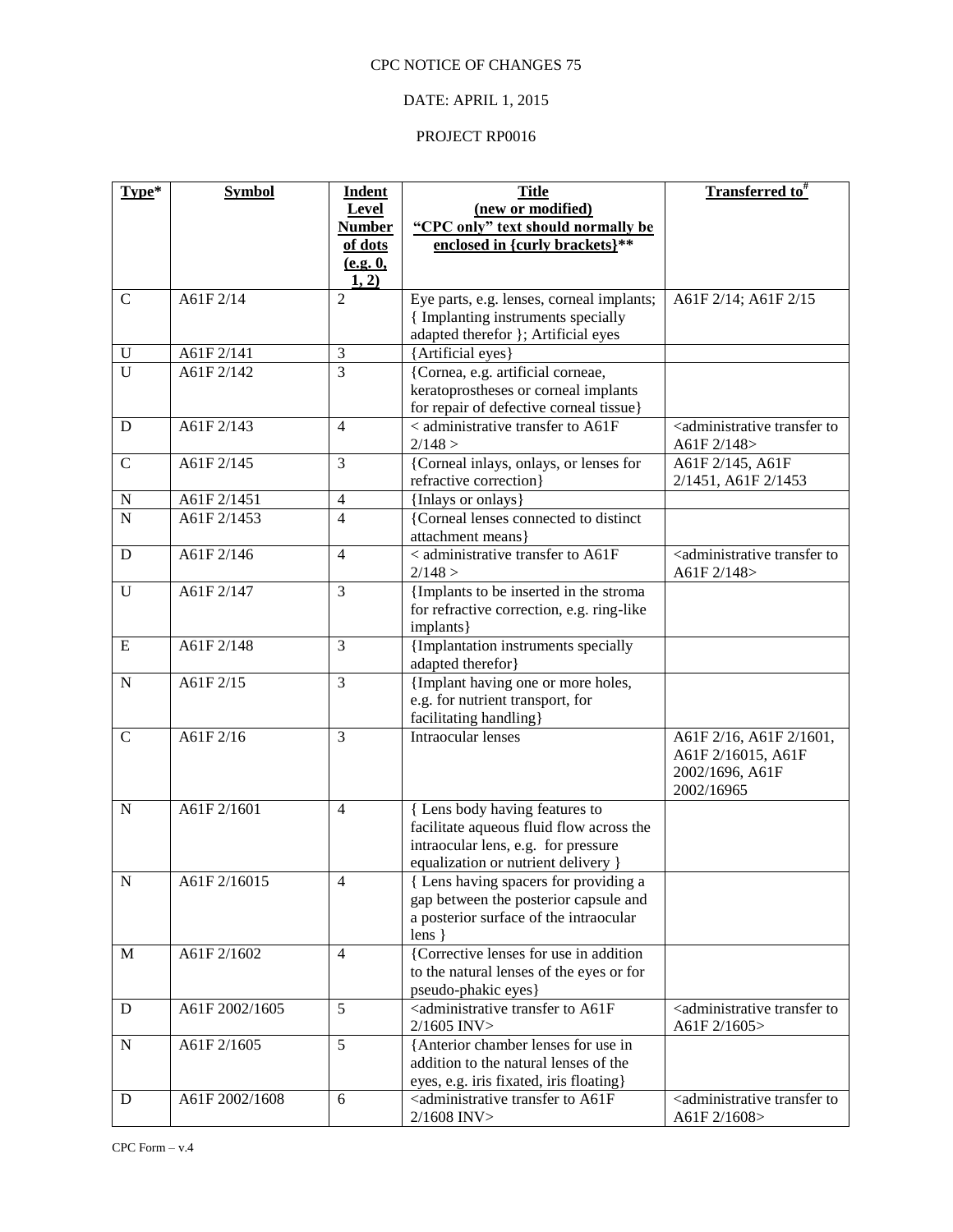# DATE: APRIL 1, 2015

# PROJECT RP0016

| Type*                 | <b>Symbol</b>  | <b>Indent</b>  | <b>Title</b>                                                                                                                                                                    | <b>Transferred to</b> #                                    |
|-----------------------|----------------|----------------|---------------------------------------------------------------------------------------------------------------------------------------------------------------------------------|------------------------------------------------------------|
|                       |                | Level          | (new or modified)                                                                                                                                                               |                                                            |
|                       |                | <b>Number</b>  | "CPC only" text should normally be                                                                                                                                              |                                                            |
|                       |                | of dots        | enclosed in {curly brackets}**                                                                                                                                                  |                                                            |
|                       |                | (e.g. 0,       |                                                                                                                                                                                 |                                                            |
|                       |                | 1, 2)          |                                                                                                                                                                                 |                                                            |
| ${\bf N}$             | A61F 2/1608    | 6              | {Iris fixated, e.g. by clamping iris                                                                                                                                            |                                                            |
|                       |                |                | tissue, by suturing to the iris}                                                                                                                                                |                                                            |
| D                     | A61F 2002/161  | 5              | <administrative 161<="" 2="" a61f="" td="" to="" transfer=""><td><administrative td="" to<="" transfer=""></administrative></td></administrative>                               | <administrative td="" to<="" transfer=""></administrative> |
|                       |                |                | INV                                                                                                                                                                             | A61F 2/161>                                                |
| ${\bf N}$             | A61F 2/161     | 5              | {Posterior chamber lenses for use in                                                                                                                                            |                                                            |
|                       |                |                | addition to the natural lenses of the                                                                                                                                           |                                                            |
|                       |                |                | $eyes$ }                                                                                                                                                                        |                                                            |
| M                     | A61F 2/1613    | $\overline{4}$ | {having special lens configurations,                                                                                                                                            |                                                            |
|                       |                |                | e.g. multipart lenses; having particular                                                                                                                                        |                                                            |
|                       |                |                | optical properties, e.g. pseudo-                                                                                                                                                |                                                            |
|                       |                |                | accommodative lenses, lenses having                                                                                                                                             |                                                            |
|                       |                |                | aberration corrections, diffractive                                                                                                                                             |                                                            |
|                       |                |                | lenses, lenses for variably absorbing                                                                                                                                           |                                                            |
|                       |                |                | electromagnetic radiation, lenses                                                                                                                                               |                                                            |
|                       |                |                | having variable focus ]                                                                                                                                                         |                                                            |
| M                     | A61F 2/1624    | 5              | {having adjustable focus; power                                                                                                                                                 |                                                            |
|                       |                |                | activated variable focus means, e.g.                                                                                                                                            |                                                            |
|                       |                |                | mechanically or electrically by the                                                                                                                                             |                                                            |
|                       |                |                | ciliary muscle or from the outside}                                                                                                                                             |                                                            |
| M                     | A61F 2/1637    | 5              | {Correcting aberrations caused by                                                                                                                                               |                                                            |
|                       |                |                | inhomogeneities; correcting intrinsic                                                                                                                                           |                                                            |
|                       |                |                | aberrations, e.g. of the cornea, of the                                                                                                                                         |                                                            |
|                       |                |                | surface of the natural lens, aspheric,                                                                                                                                          |                                                            |
| ${\bf D}$             | A61F 2002/164  | 6              | cylindrical, toric lenses}<br><administrative 164<="" 2="" a61f="" td="" to="" transfer=""><td><administrative td="" to<="" transfer=""></administrative></td></administrative> | <administrative td="" to<="" transfer=""></administrative> |
|                       |                |                | INV                                                                                                                                                                             | A61F 2/164>                                                |
| N                     | A61F 2/164     | 6              | {Aspheric lenses}                                                                                                                                                               |                                                            |
| $\mathbf D$           | A61F 2002/1643 | 6              | <administrative a61f<="" td="" to="" transfer=""><td><administrative td="" to<="" transfer=""></administrative></td></administrative>                                           | <administrative td="" to<="" transfer=""></administrative> |
|                       |                |                | 2/1643 INV>                                                                                                                                                                     | A61F 2/1643>                                               |
| N                     | A61F 2/1643    | $6\,$          | {Cylindrical lenses}                                                                                                                                                            |                                                            |
| D                     | A61F 2002/1645 | 6              | <administrative a61f<="" td="" to="" transfer=""><td><administrative td="" to<="" transfer=""></administrative></td></administrative>                                           | <administrative td="" to<="" transfer=""></administrative> |
|                       |                |                | $2/1645$ INV $>$                                                                                                                                                                | A61F 2/1645>                                               |
| $\overline{\text{N}}$ | A61F 2/1645    | 6              | {Toric lenses}                                                                                                                                                                  |                                                            |
| D                     | A61F 2002/1651 | 6              | <administrative a61f<="" td="" to="" transfer=""><td><administrative td="" to<="" transfer=""></administrative></td></administrative>                                           | <administrative td="" to<="" transfer=""></administrative> |
|                       |                |                | 2/1651 INV>                                                                                                                                                                     | A61F 2/1651>                                               |
| ${\bf N}$             | A61F 2/1651    | 6              | {Multipart lenses comprising a                                                                                                                                                  |                                                            |
|                       |                |                | telescope}                                                                                                                                                                      |                                                            |
| $\mathbf C$           | A61F 2002/1681 | $\overline{4}$ | {having supporting structure for lens,                                                                                                                                          | A61F 2002/1681, A61F                                       |
|                       |                |                | e.g. haptics }                                                                                                                                                                  | 2002/1682, A61F                                            |
|                       |                |                |                                                                                                                                                                                 | 2002/1690, A61F                                            |
|                       |                |                |                                                                                                                                                                                 | 2002/16901, A61F                                           |
|                       |                |                |                                                                                                                                                                                 | 2002/16902, A61F                                           |
|                       |                |                |                                                                                                                                                                                 | 2002/16903, A61F                                           |
|                       |                |                |                                                                                                                                                                                 | 2002/16905, A61F                                           |
|                       |                |                |                                                                                                                                                                                 | 2002/169051, A61F                                          |
|                       |                |                |                                                                                                                                                                                 | 2002/169052, A61F                                          |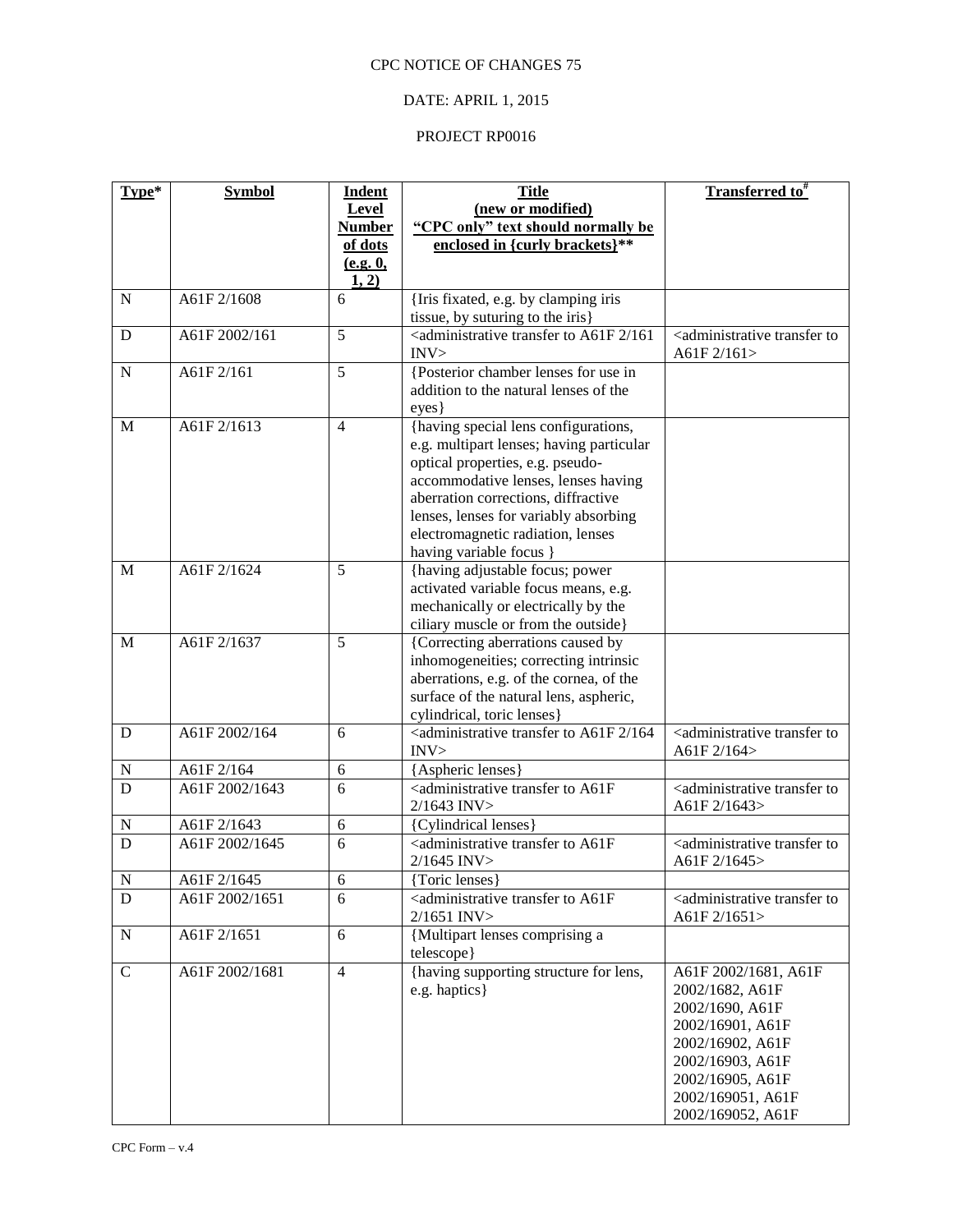## DATE: APRIL 1, 2015

### PROJECT RP0016

| Type*          | <b>Symbol</b>    | Indent<br><b>Level</b><br><b>Number</b><br>of dots<br>(e.g. 0,<br>1, 2) | <b>Title</b><br>(new or modified)<br>"CPC only" text should normally be<br>enclosed in {curly brackets}** | <b>Transferred</b> to <sup>#</sup>                                      |
|----------------|------------------|-------------------------------------------------------------------------|-----------------------------------------------------------------------------------------------------------|-------------------------------------------------------------------------|
|                |                  |                                                                         |                                                                                                           | 2002/169053                                                             |
| N              | A61F 2002/1682   | 5                                                                       | {having mechanical force transfer<br>mechanism to the lens, e.g. for<br>accommodating lenses}             |                                                                         |
| U              | A61F 2002/1683   | 5                                                                       | {having filiform haptics}                                                                                 |                                                                         |
| $\overline{U}$ | A61F 2002/1686   | 6                                                                       | {Securing a filiform haptic to a lens<br>body}                                                            |                                                                         |
| U              | A61F 2002/1689   | 5                                                                       | {having plate-haptics}                                                                                    |                                                                         |
| $\overline{N}$ | A61F 2002/169    | $\overline{5}$                                                          | {Surrounding optic}                                                                                       |                                                                         |
| $\overline{N}$ | A61F 2002/16901  | $\overline{5}$                                                          | {Supporting structure conforms to<br>shape of capsular bag}                                               |                                                                         |
| ${\bf N}$      | A61F 2002/16902  | 5                                                                       | {Separable from intraocular lens}                                                                         |                                                                         |
| $\overline{N}$ | A61F 2002/16903  | 5                                                                       | {Having means to temporarily stabilize<br>haptic }                                                        |                                                                         |
| N              | A61F 2002/16905  | 5                                                                       | {Having means on lens to reduce<br>overall dimension of lens for insertion<br>into small incision}        |                                                                         |
| $\mathbf N$    | A61F 2002/169051 | 6                                                                       | {Segmented zones}                                                                                         |                                                                         |
| $\mathbf N$    | A61F 2002/169052 | 7                                                                       | {Segments slide}                                                                                          |                                                                         |
| $\overline{N}$ | A61F 2002/169053 | $\overline{7}$                                                          | {Segments fold}                                                                                           |                                                                         |
| $\overline{N}$ | A61F 2002/1696   | $\overline{4}$                                                          | {Having structure for blocking or<br>reducing amount of light transmitted,<br>e.g. glare reduction}       |                                                                         |
| ${\bf N}$      | A61F 2002/16965  | $\overline{4}$                                                          | {Lens includes ultraviolet absorber}                                                                      |                                                                         |
| $\overline{D}$ | A61F 2002/1697   | $\overline{4}$                                                          | <administrative to<br="" transfer="">A61F2002/1699 &gt;</administrative>                                  | <administrative to<br="" transfer="">A61F2002/1699&gt;</administrative> |
| N              | A61F 2002/1699   | 5                                                                       | {Additional features not otherwise<br>provided for                                                        |                                                                         |

\*N = new entries where reclassification into entries is involved; C = entries with modified file scope where reclassification of documents from the entries is involved;  $Q = new$  entries which are firstly populated with documents via administrative transfers from deleted (D) entries. Afterwards, the transferred documents into the Q entry will either stay or be moved to more appropriate entries, as determined by intellectual reclassification; E= existing entries with enlarged file scope, which receive documents from C or D entries, e.g. when a limiting reference is removed from the entry title; M = entries with no change to the file scope (no reclassification);  $D =$  deleted entries;  $F =$  frozen entries will be deleted once reclassification of documents from the entries is completed;  $U =$  entries that are unchanged.

- \*\*No {curly brackets} are used for titles in CPC only subclasses, e.g. C12Y, A23Y; 2000 series symbol titles of groups found at the end of schemes (orthogonal codes); or the Y section titles. The {curly brackets} are used for 2000 series symbol titles found interspersed throughout the main trunk schemes (breakdown codes).
- For U groups, the minimum requirement is to include the U group located immediately prior to the N group or N group array, in order to show the N group hierarchy and improve the readability and understanding of the scheme. Always include the symbol, indent level and title of the U group in the table above.
- All entry types should be included in the scheme changes table above for better understanding of the overall scheme change picture. Symbol, indent level, and title are required for all types except "D" which requires only a symbol.
- #"Transferred to" column must be completed for all C, D, F, and Q type entries. F groups will be deleted once reclassification is completed.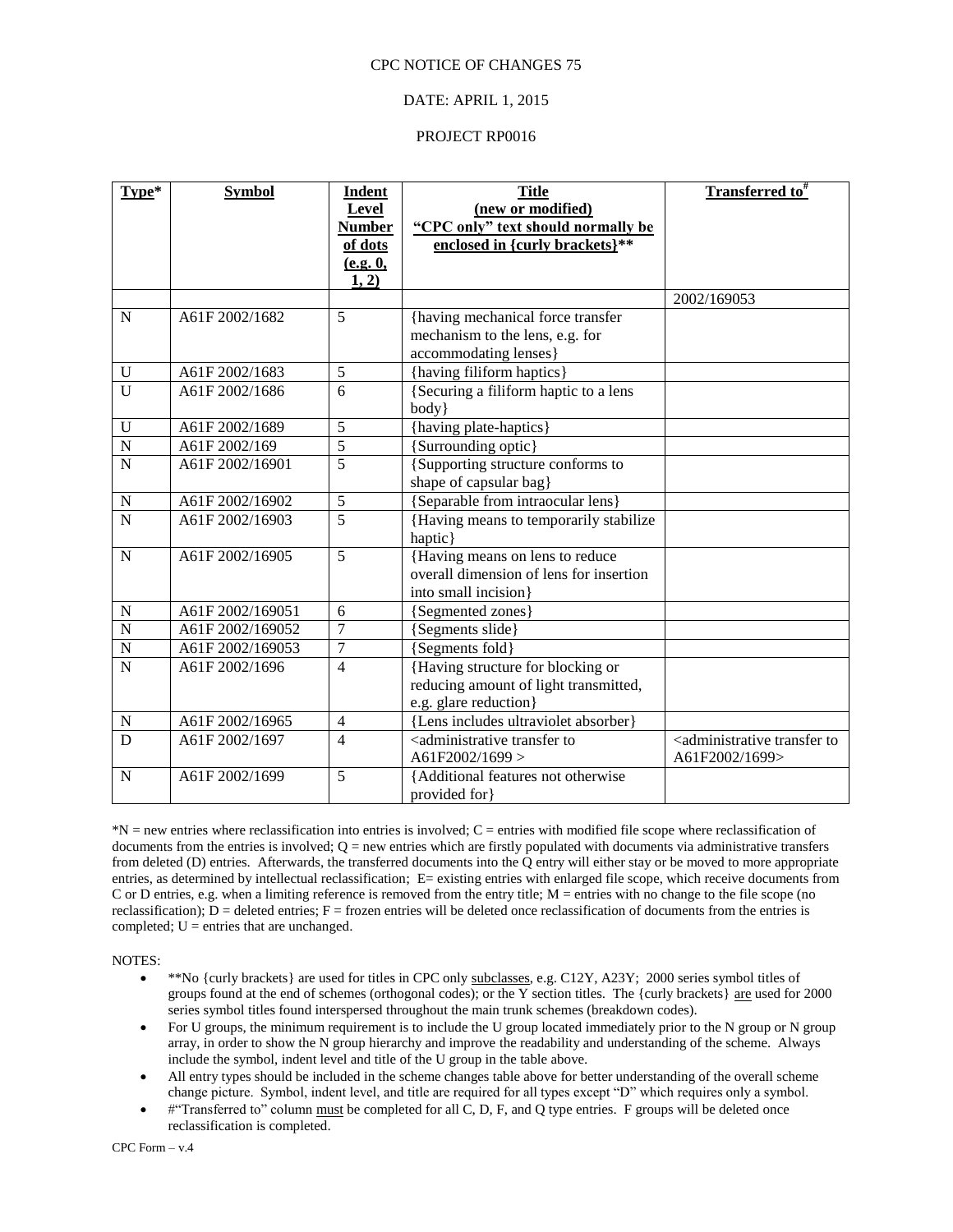### DATE: APRIL 1, 2015

#### PROJECT RP0016

- When multiple symbols are included in the "Transferred to" column, avoid using ranges of symbols in order to be as precise as possible.
- For administrative transfer of documents, the following text should be used: "< administrative transfer to XX>" or "<administrative transfer to XX and YY simultaneously>" when administrative transfer of the same documents is to more than one place.
- Administrative transfer to main trunk groups is assumed to be "invention information", unless otherwise indicated, and to 2000 series groups is assumed to be "additional information".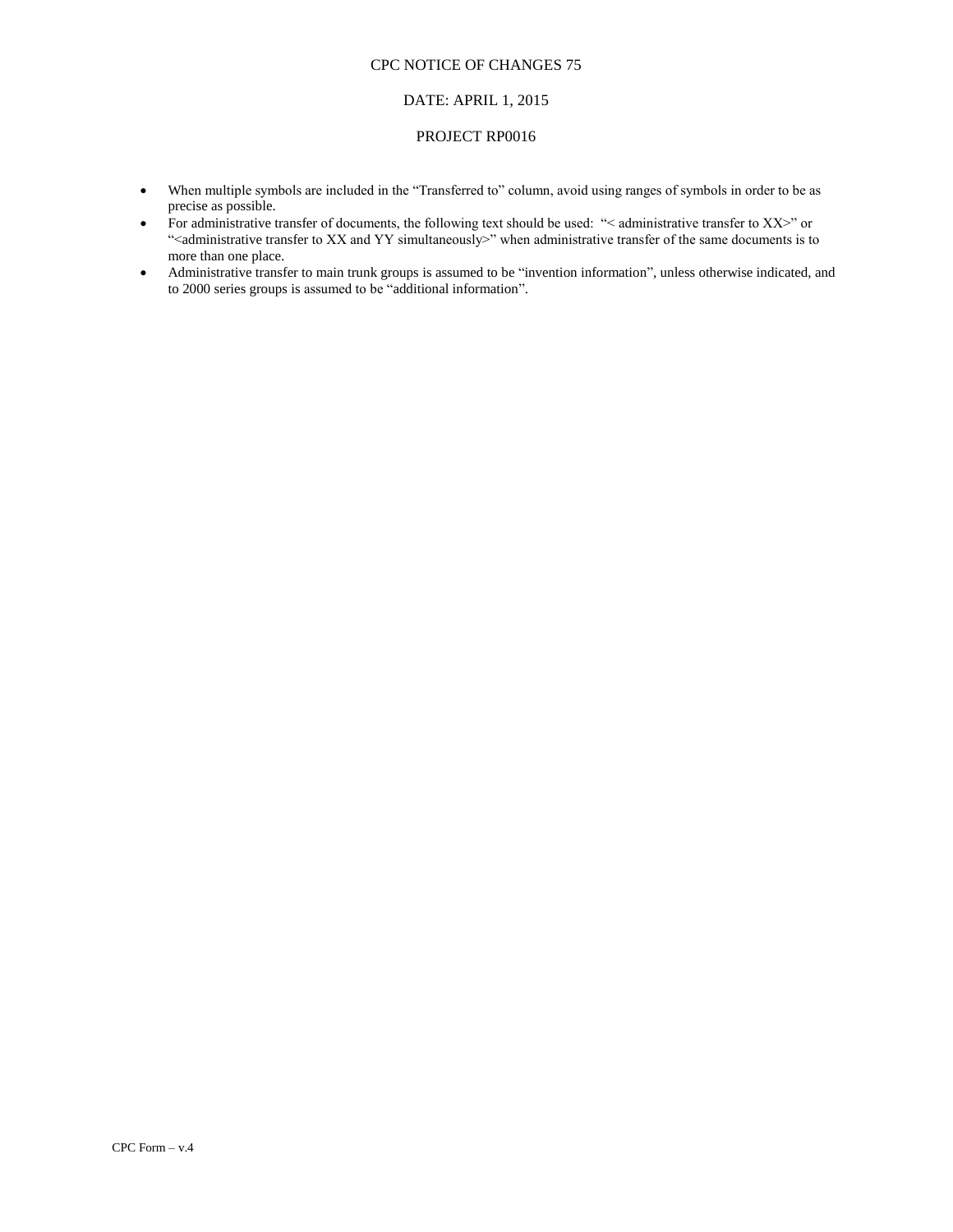### DATE: APRIL 1, 2015

### PROJECT RP0016

## B. New, Modified or Deleted Warning notice(s)

**SUBCLASS A61F - FILTERS IMPLANTABLE INTO BLOOD VESSELS; PROSTHESES; ORTHOPAEDIC, NURSING OR CONTRACEPTIVE DEVICES; FOMENTATION; TREATMENT OR PROTECTION OF EYES OR EARS; BANDAGES, DRESSINGS OR ABSORBENT PADS; FIRST-AID KITS**

| Type*       | Location       | <b>Old Warning notice</b> | <b>New/Modified Warning notice</b>                             |
|-------------|----------------|---------------------------|----------------------------------------------------------------|
| N           | A61F 2/145     |                           | Group A61F2/145 is impacted by<br>reclassification into groups |
|             |                |                           | A61F2/1451 and A61F2/1453.                                     |
|             |                |                           | Groups A61F2/145, A61F2/1451, and                              |
|             |                |                           | A61F2/1453 should be considered in                             |
|             |                |                           | order to perform a complete search.                            |
| $\mathbf N$ | A61F 2/15      |                           | Group A61F 2/15 is incomplete                                  |
|             |                |                           | pending reclassification of documents                          |
|             |                |                           | from group A61F 2/14. Groups A61F                              |
|             |                |                           | $2/14$ and A61F $2/15$ should be                               |
|             |                |                           | considered in order to perform a                               |
|             |                |                           | complete search.                                               |
| N           | A61F 2/16      |                           | Group A61F2/16 is impacted by                                  |
|             |                |                           | reclassification into groups                                   |
|             |                |                           | A61F2/1601, A61F2/16015,                                       |
|             |                |                           | A61F2002/1696, and                                             |
|             |                |                           | A61F2002/16965. All groups listed                              |
|             |                |                           | should be considered in order to                               |
|             |                |                           | perform a complete search.                                     |
| N           | A61F 2002/0091 |                           | Group A61F 2002/0091 is incomplete                             |
|             |                |                           | pending reclassification of documents                          |
|             |                |                           | from group A61F 2002/009. Groups                               |
|             |                |                           | A61F 2002/009 and A61F 2002/0091                               |
|             |                |                           | should be considered in order to                               |
|             |                |                           | perform a complete search.                                     |
| $\mathbf N$ | A61F 2002/1681 |                           | Group A61F 2002/1681 is impacted                               |
|             |                |                           | by reclassification into groups A61F                           |
|             |                |                           | 2002/1682, A61F 2002/1690, A61F                                |
|             |                |                           | 2002/16901, A61F 2002/16902, A61F                              |
|             |                |                           | 2002/16903, A61F 2002/16905, A61F                              |
|             |                |                           | 2002/169051, A61F 2002/169052, and                             |
|             |                |                           | A61F 2002/169053. All groups listed                            |
|             |                |                           | should be considered in order to                               |
|             |                |                           | perform a complete search.                                     |

 $*N$  = new warning,  $M$  = modified warning,  $D$  = deleted warning

NOTE: The "Location" column only requires the symbol PRIOR to the location of the warning. No further directions such as "before" or "after" are required.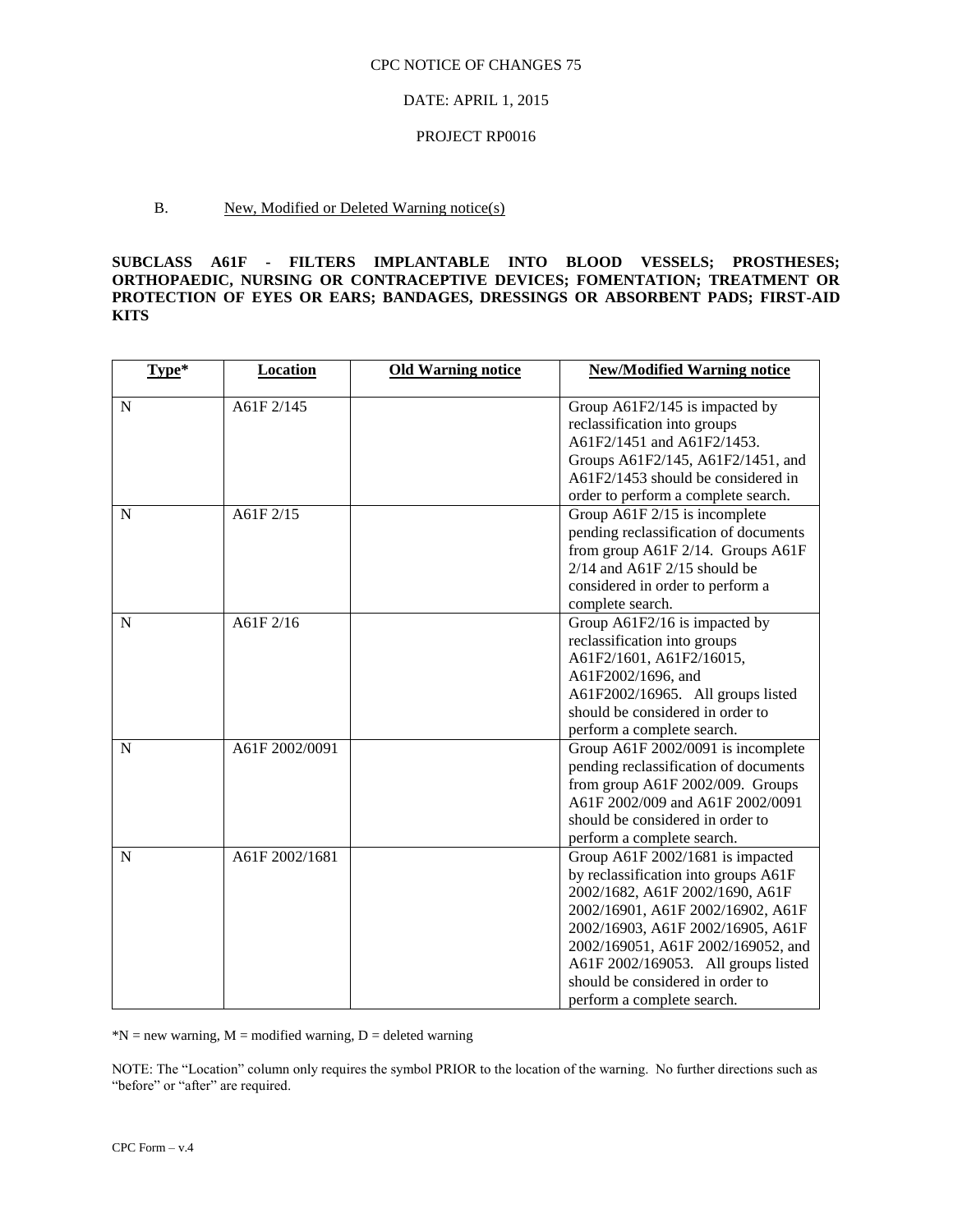## DATE: APRIL 1, 2015

### PROJECT RP0016

# 2. B. DEFINITIONS QUICK FIX

| <b>Symbol</b> | <b>Location of</b> | <b>Existing reference</b> | <b>Action; New symbol; New text</b>                               |
|---------------|--------------------|---------------------------|-------------------------------------------------------------------|
|               | change             | symbol or text            |                                                                   |
|               | (e.g.,             |                           |                                                                   |
|               | section title)     |                           |                                                                   |
| A61F2/142     | A61F2/143          | Relationship              | A61F2/148                                                         |
|               |                    | between large             |                                                                   |
|               |                    | subject matter areas      |                                                                   |
| A61F 2/148    | References         | A61F 2/143                | Delete table entry                                                |
|               | relevant to        |                           |                                                                   |
|               | classification     |                           |                                                                   |
|               | in this group      |                           |                                                                   |
| A61F 2/148    | References         | A61F 2/146                | Delete table entry                                                |
|               | relevant to        |                           |                                                                   |
|               | classification     |                           |                                                                   |
|               | in this group      |                           |                                                                   |
| A61F 2/1637   | Special rules      | A61F 2002/164             | A61F 2/164 Aspheric IOL                                           |
|               | of                 |                           |                                                                   |
|               | classification     |                           |                                                                   |
|               | within this        |                           |                                                                   |
|               | group              |                           |                                                                   |
| A61F 2/1637   | Special rules      | A61F 2002/1643            | A61F 2/1643 Cylindrical IOL                                       |
|               | of                 |                           |                                                                   |
|               | classification     |                           |                                                                   |
|               | within this        |                           |                                                                   |
|               | group              |                           |                                                                   |
| A61F 2/1637   | Special rules      | A61F 2002/1645            | A61F 2/1645 Toric IOL                                             |
|               | of                 |                           |                                                                   |
|               | classification     |                           |                                                                   |
|               | within this        |                           |                                                                   |
|               | group              |                           |                                                                   |
| A61F 2/1662   | A61F2/143          | Relationship              | Delete A61F2/143                                                  |
|               |                    | between large             |                                                                   |
|               |                    | subject matter areas      |                                                                   |
| A61F 2/1662   | A61F2/146          | Relationship              | Delete A61F2/146                                                  |
|               |                    | between large             |                                                                   |
|               |                    | subject matter areas      |                                                                   |
| A61F 9/0017   | A61F2/146          | References relevant       | Delete "Implantation instruments for corneal inlays or onlays for |
|               |                    | to classification in      | refractive correction" and A61F 2/146                             |
|               |                    | this group                |                                                                   |
| A61F9/0017    | A61F2/148          | References relevant       | Change to "Implantation instruments specially adapted therefor"   |
|               |                    | to classification in      |                                                                   |
|               |                    | this group                |                                                                   |

- The table above is used for corrections or modifications to existing definitions, e.g. delete an entire definition or part thereof; propose new wording or modify wording of a section, change the symbol the definition is associated with, change or delete a reference symbol, etc.
- Do not delete (F) symbol definitions.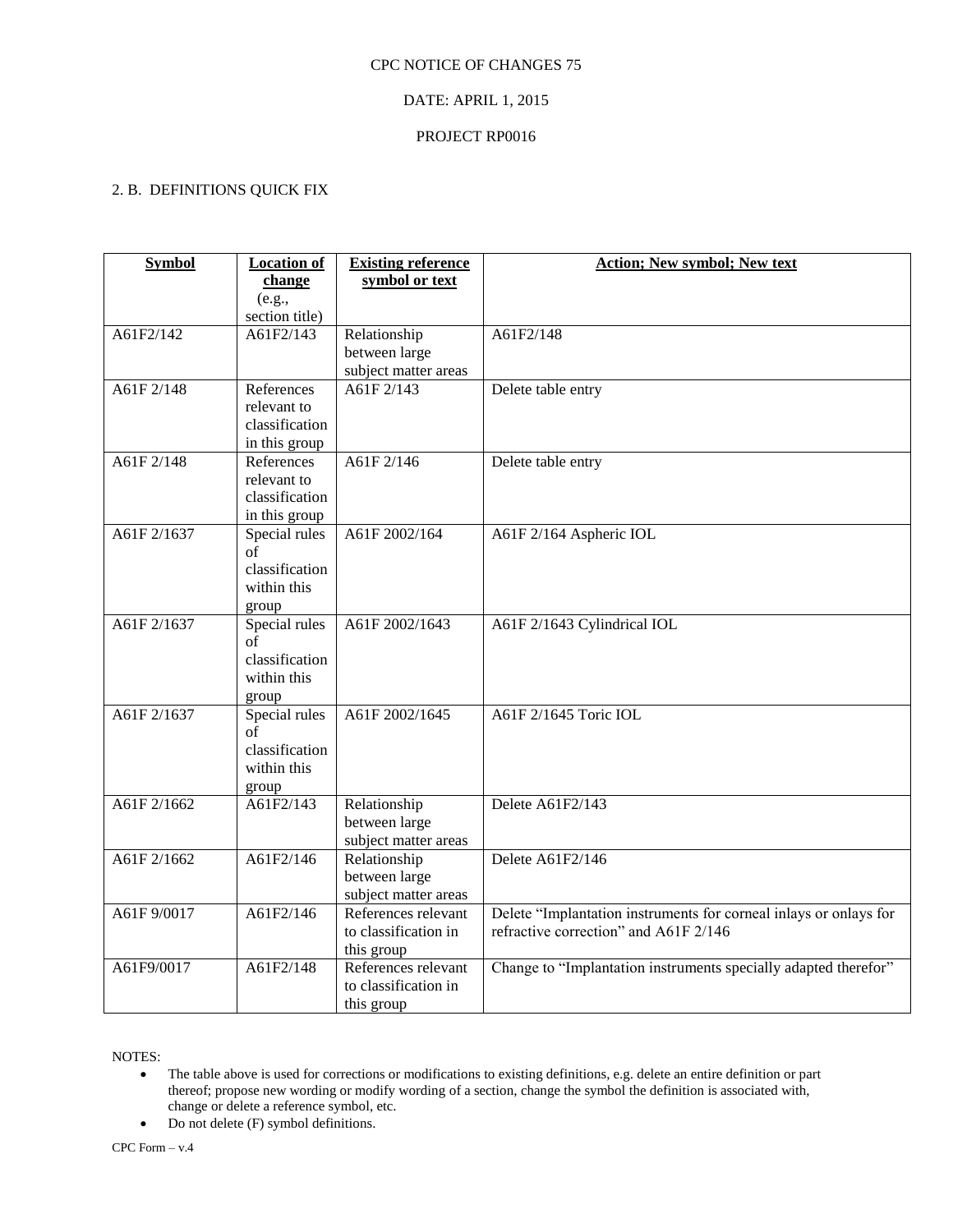## DATE: APRIL 1, 2015

### PROJECT RP0016

## 3. REVISION CONCORDANCE LIST (RCL)

| Type*                            | <b>From CPC Symbol (existing)</b>                                                                                        | To CPC Symbol(s)                                                                                                                                                                                                                                                                                                                                                                                                                                                                                                                                                                                                                                 |
|----------------------------------|--------------------------------------------------------------------------------------------------------------------------|--------------------------------------------------------------------------------------------------------------------------------------------------------------------------------------------------------------------------------------------------------------------------------------------------------------------------------------------------------------------------------------------------------------------------------------------------------------------------------------------------------------------------------------------------------------------------------------------------------------------------------------------------|
| $\overline{C}$                   | A61F 2/14                                                                                                                | A61F 2/14                                                                                                                                                                                                                                                                                                                                                                                                                                                                                                                                                                                                                                        |
|                                  |                                                                                                                          | A61F 2/15                                                                                                                                                                                                                                                                                                                                                                                                                                                                                                                                                                                                                                        |
| D                                | A61F 2/143                                                                                                               | <administrative a61f<="" td="" to="" transfer=""></administrative>                                                                                                                                                                                                                                                                                                                                                                                                                                                                                                                                                                               |
|                                  |                                                                                                                          | 2/148                                                                                                                                                                                                                                                                                                                                                                                                                                                                                                                                                                                                                                            |
| $\mathcal{C}$                    | A61F 2/145                                                                                                               | A61F 2/145                                                                                                                                                                                                                                                                                                                                                                                                                                                                                                                                                                                                                                       |
|                                  |                                                                                                                          | A61F 2/1451                                                                                                                                                                                                                                                                                                                                                                                                                                                                                                                                                                                                                                      |
|                                  |                                                                                                                          | A61F 2/1453                                                                                                                                                                                                                                                                                                                                                                                                                                                                                                                                                                                                                                      |
| D                                | A61F 2/146                                                                                                               | <administrative a61f<="" td="" to="" transfer=""></administrative>                                                                                                                                                                                                                                                                                                                                                                                                                                                                                                                                                                               |
|                                  |                                                                                                                          | 2/148                                                                                                                                                                                                                                                                                                                                                                                                                                                                                                                                                                                                                                            |
| $\mathbf C$                      | A61F 2/16                                                                                                                | A61F 2/16                                                                                                                                                                                                                                                                                                                                                                                                                                                                                                                                                                                                                                        |
|                                  |                                                                                                                          | A61F 2/1601                                                                                                                                                                                                                                                                                                                                                                                                                                                                                                                                                                                                                                      |
|                                  |                                                                                                                          | A61F 2/16015                                                                                                                                                                                                                                                                                                                                                                                                                                                                                                                                                                                                                                     |
|                                  |                                                                                                                          | A61F 2002/1696                                                                                                                                                                                                                                                                                                                                                                                                                                                                                                                                                                                                                                   |
|                                  |                                                                                                                          | A61F 2002/16965                                                                                                                                                                                                                                                                                                                                                                                                                                                                                                                                                                                                                                  |
| $\mathcal{C}$                    | A61F 2002/009                                                                                                            | A61F 2002/009                                                                                                                                                                                                                                                                                                                                                                                                                                                                                                                                                                                                                                    |
|                                  |                                                                                                                          | A61F 2002/0091                                                                                                                                                                                                                                                                                                                                                                                                                                                                                                                                                                                                                                   |
| D                                | A61F 2002/1605                                                                                                           | $\alpha$ <administrative a61f<="" td="" to="" transfer=""></administrative>                                                                                                                                                                                                                                                                                                                                                                                                                                                                                                                                                                      |
|                                  |                                                                                                                          | 2/1605                                                                                                                                                                                                                                                                                                                                                                                                                                                                                                                                                                                                                                           |
| D                                | A61F 2002/1608                                                                                                           | <administrative a61f<="" td="" to="" transfer=""></administrative>                                                                                                                                                                                                                                                                                                                                                                                                                                                                                                                                                                               |
|                                  |                                                                                                                          | 2/1608                                                                                                                                                                                                                                                                                                                                                                                                                                                                                                                                                                                                                                           |
| D                                |                                                                                                                          |                                                                                                                                                                                                                                                                                                                                                                                                                                                                                                                                                                                                                                                  |
|                                  |                                                                                                                          | 2/161                                                                                                                                                                                                                                                                                                                                                                                                                                                                                                                                                                                                                                            |
| D                                |                                                                                                                          |                                                                                                                                                                                                                                                                                                                                                                                                                                                                                                                                                                                                                                                  |
|                                  |                                                                                                                          |                                                                                                                                                                                                                                                                                                                                                                                                                                                                                                                                                                                                                                                  |
|                                  |                                                                                                                          |                                                                                                                                                                                                                                                                                                                                                                                                                                                                                                                                                                                                                                                  |
|                                  |                                                                                                                          |                                                                                                                                                                                                                                                                                                                                                                                                                                                                                                                                                                                                                                                  |
|                                  |                                                                                                                          |                                                                                                                                                                                                                                                                                                                                                                                                                                                                                                                                                                                                                                                  |
|                                  |                                                                                                                          |                                                                                                                                                                                                                                                                                                                                                                                                                                                                                                                                                                                                                                                  |
|                                  |                                                                                                                          |                                                                                                                                                                                                                                                                                                                                                                                                                                                                                                                                                                                                                                                  |
|                                  |                                                                                                                          |                                                                                                                                                                                                                                                                                                                                                                                                                                                                                                                                                                                                                                                  |
|                                  |                                                                                                                          |                                                                                                                                                                                                                                                                                                                                                                                                                                                                                                                                                                                                                                                  |
|                                  |                                                                                                                          |                                                                                                                                                                                                                                                                                                                                                                                                                                                                                                                                                                                                                                                  |
|                                  |                                                                                                                          |                                                                                                                                                                                                                                                                                                                                                                                                                                                                                                                                                                                                                                                  |
|                                  |                                                                                                                          |                                                                                                                                                                                                                                                                                                                                                                                                                                                                                                                                                                                                                                                  |
|                                  |                                                                                                                          |                                                                                                                                                                                                                                                                                                                                                                                                                                                                                                                                                                                                                                                  |
|                                  |                                                                                                                          |                                                                                                                                                                                                                                                                                                                                                                                                                                                                                                                                                                                                                                                  |
|                                  |                                                                                                                          |                                                                                                                                                                                                                                                                                                                                                                                                                                                                                                                                                                                                                                                  |
|                                  |                                                                                                                          |                                                                                                                                                                                                                                                                                                                                                                                                                                                                                                                                                                                                                                                  |
|                                  |                                                                                                                          |                                                                                                                                                                                                                                                                                                                                                                                                                                                                                                                                                                                                                                                  |
|                                  |                                                                                                                          |                                                                                                                                                                                                                                                                                                                                                                                                                                                                                                                                                                                                                                                  |
|                                  |                                                                                                                          |                                                                                                                                                                                                                                                                                                                                                                                                                                                                                                                                                                                                                                                  |
| D<br>D<br>D<br>$\mathsf{C}$<br>D | A61F 2002/161<br>A61F 2002/164<br>A61F 2002/1643<br>A61F 2002/1645<br>A61F 2002/1651<br>A61F 2002/1681<br>A61F 2002/1697 | <administrative a61f<br="" to="" transfer=""><administrative a61f<br="" to="" transfer="">2/164<br/><administrative a61f<br="" to="" transfer="">2/1643<br/><administrative a61f<br="" to="" transfer="">2/1645<br/><administrative a61f<br="" to="" transfer="">2/1651<br/>A61F 2002/1681<br/>A61F 2002/1682<br/>A61F 2002/1690<br/>A61F 2002/16901<br/>A61F 2002/16902<br/>A61F 2002/16903<br/>A61F 2002/16905<br/>A61F 2002/169051<br/>A61F 2002/169052<br/>A61F 2002/169053<br/><administrative to<br="" transfer="">A61F2002/1699&gt;</administrative></administrative></administrative></administrative></administrative></administrative> |

 $*C$  = entries with modified file scope where reclassification of documents from the entries is involved;  $Q$  = new entries which are firstly populated with documents via administrative transfers from deleted (D) entries. Afterwards, the transferred documents into the  $Q$  entry will either stay or be moved to more appropriate entries, as determined by intellectual reclassification;  $D =$ deleted entries.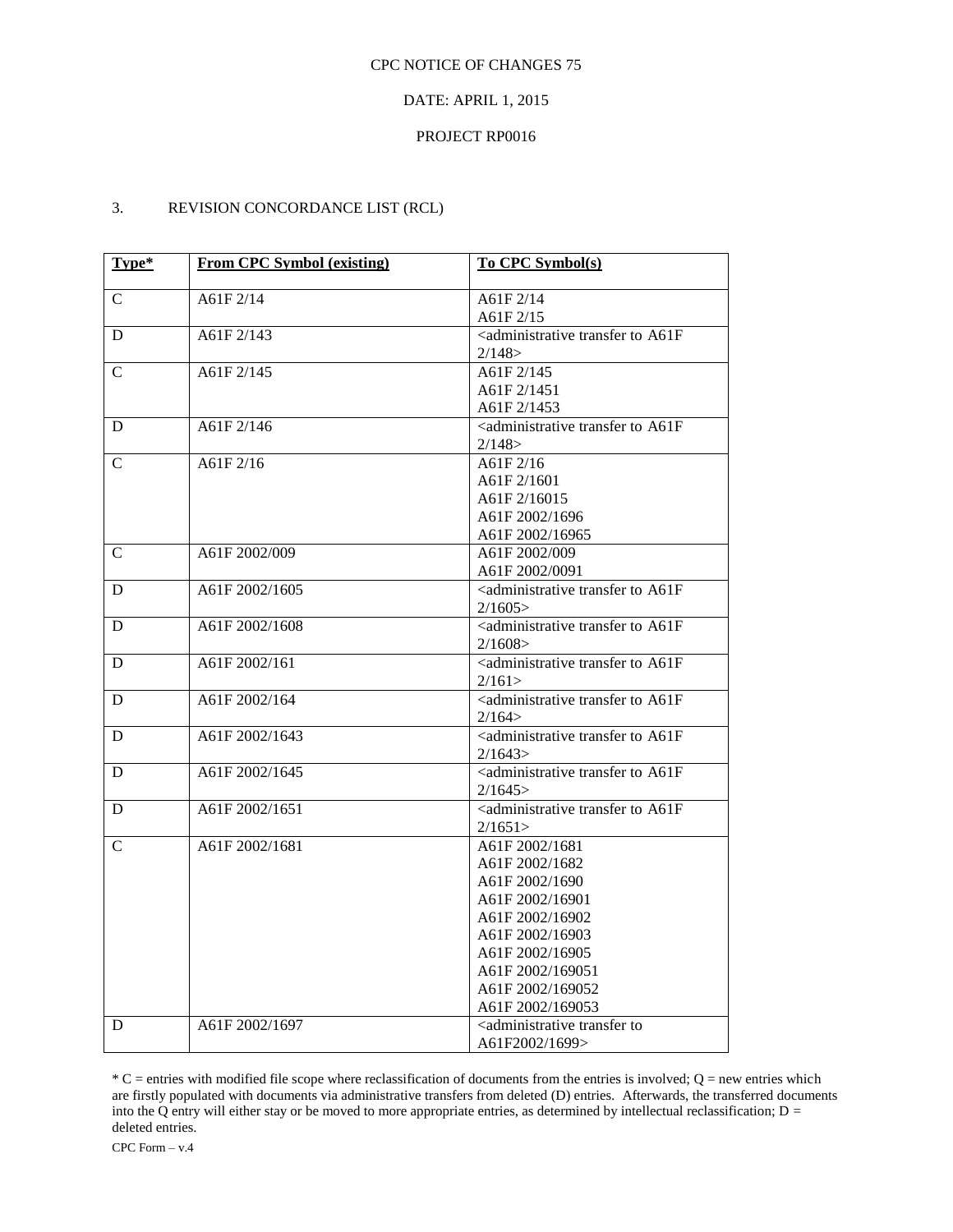### DATE: APRIL 1, 2015

#### PROJECT RP0016

- $\bullet$  Only C, D, and Q type entries are included in the table above.
- When multiple symbols are included in the "To" column, avoid using ranges of symbols in order to be as precise as possible.
- For administrative transfer of documents, the following text should be used: "< administrative transfer to XX>" or "<administrative transfer to XX and YY simultaneously>" when administrative transfer of the same documents is to more than one place.
- Administrative transfer to main trunk groups is assumed to be "invention information", unless otherwise indicated, and to 2000 series groups is assumed to be "additional information".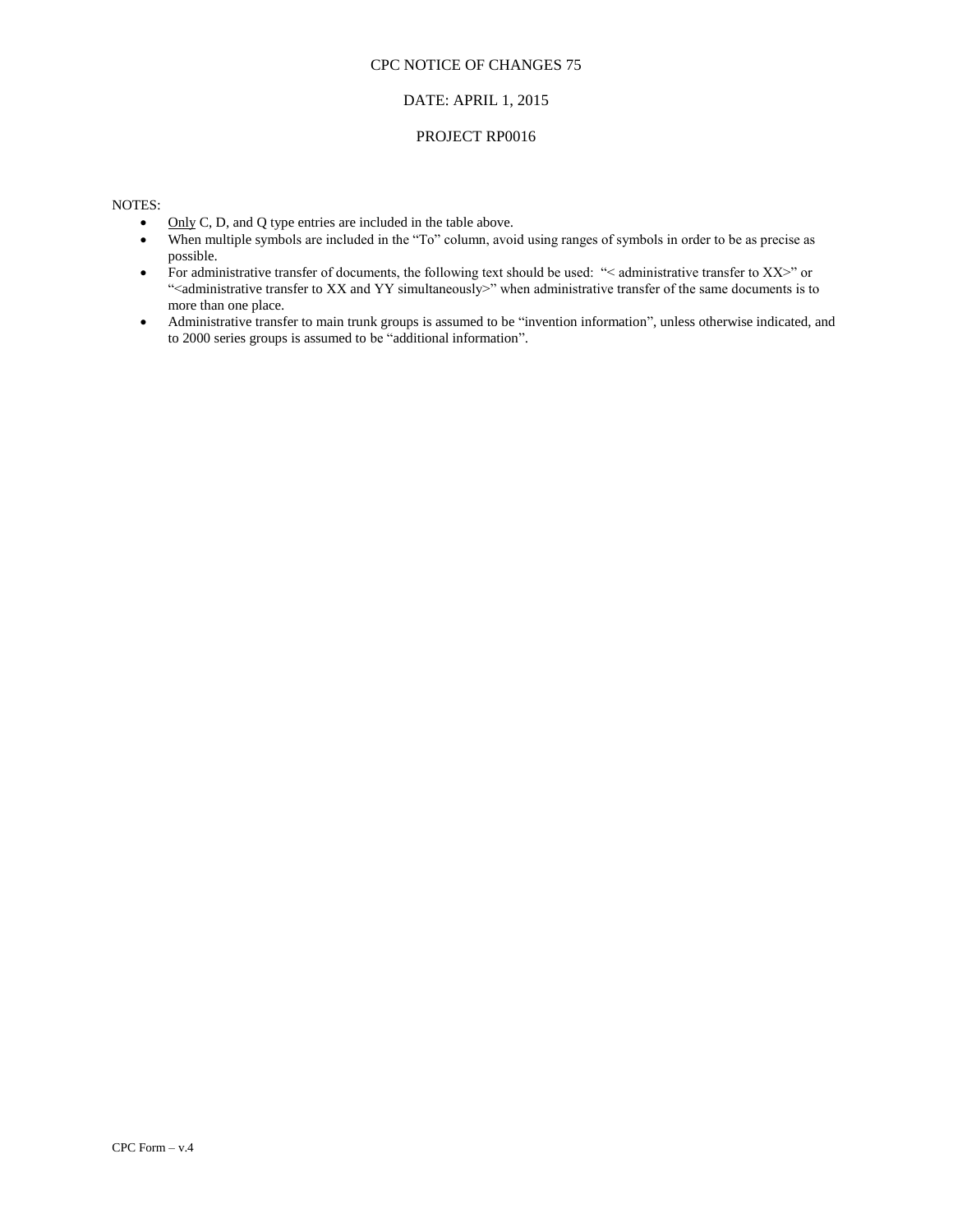## DATE: APRIL 1, 2015

## PROJECT RP0016

# 4. CHANGES TO THE CPC-TO-IPC CONCORDANCE LIST (CICL)

| CPC              | <b>IPC</b> | Action*       |
|------------------|------------|---------------|
|                  |            |               |
| A61F 2/143       |            | <b>DELETE</b> |
| A61F 2/1451      | A61F 2/14  | <b>NEW</b>    |
| A61F 2/1453      | A61F 2/14  | <b>NEW</b>    |
| A61F 2/146       |            | <b>DELETE</b> |
| A61F 2/15        | A61F 2/14  | <b>NEW</b>    |
| A61F 2/1601      | A61F 2/16  | <b>NEW</b>    |
| A61F 2/16015     | A61F 2/16  | <b>NEW</b>    |
| A61F 2/1605      | A61F 2/16  | <b>NEW</b>    |
| A61F 2/1608      | A61F 2/16  | <b>NEW</b>    |
| A61F 2/161       | A61F 2/16  | <b>NEW</b>    |
| A61F 2/164       | A61F 2/16  | <b>NEW</b>    |
| A61F 2/1643      | A61F 2/16  | <b>NEW</b>    |
| A61F 2/1645      | A61F 2/16  | <b>NEW</b>    |
| A61F 2/1651      | A61F 2/16  | <b>NEW</b>    |
| A61F 2002/0091   | A61F 2/00  | <b>NEW</b>    |
| A61F 2002/1605   |            | <b>DELETE</b> |
| A61F 2002/1608   |            | <b>DELETE</b> |
| A61F 2002/161    |            | <b>DELETE</b> |
| A61F 2002/164    |            | <b>DELETE</b> |
| A61F 2002/1643   |            | <b>DELETE</b> |
| A61F 2002/1645   |            | <b>DELETE</b> |
| A61F 2002/1651   |            | <b>DELETE</b> |
| A61F 2002/1682   | A61F 2/16  | <b>NEW</b>    |
| A61F 2002/1690   | A61F 2/16  | <b>NEW</b>    |
| A61F 2002/16901  | A61F 2/16  | <b>NEW</b>    |
| A61F 2002/16902  | A61F 2/16  | <b>NEW</b>    |
| A61F 2002/16903  | A61F 2/16  | <b>NEW</b>    |
| A61F 2002/16905  | A61F 2/16  | <b>NEW</b>    |
| A61F 2002/169051 | A61F 2/16  | <b>NEW</b>    |
| A61F 2002/169052 | A61F 2/16  | <b>NEW</b>    |
| A61F 2002/169053 | A61F 2/16  | <b>NEW</b>    |
| A61F 2002/1696   | A61F 2/16  | <b>NEW</b>    |
| A61F 2002/16965  | A61F 2/16  | <b>NEW</b>    |
| A61F 2002/1697   |            | <b>DELETE</b> |
| A61F 2002/1699   | A61F 2/16  | <b>NEW</b>    |

\*Action column:

- For an (N) or (Q) entry, provide an IPC symbol and complete the Action column with "NEW."
- For an existing CPC main trunk entry or indexing entry where the existing IPC symbol needs to be changed, provide an updated IPC symbol and complete the Action column with "UPDATED."
- For a (D) CPC entry or indexing entry complete the Action column with "DELETE." IPC symbol does not need to be included in the IPC column.
- For an (N) 2000 series CPC entry which is positioned within the main trunk scheme (breakdown code) provide an IPC symbol and complete the action column with "NEW".